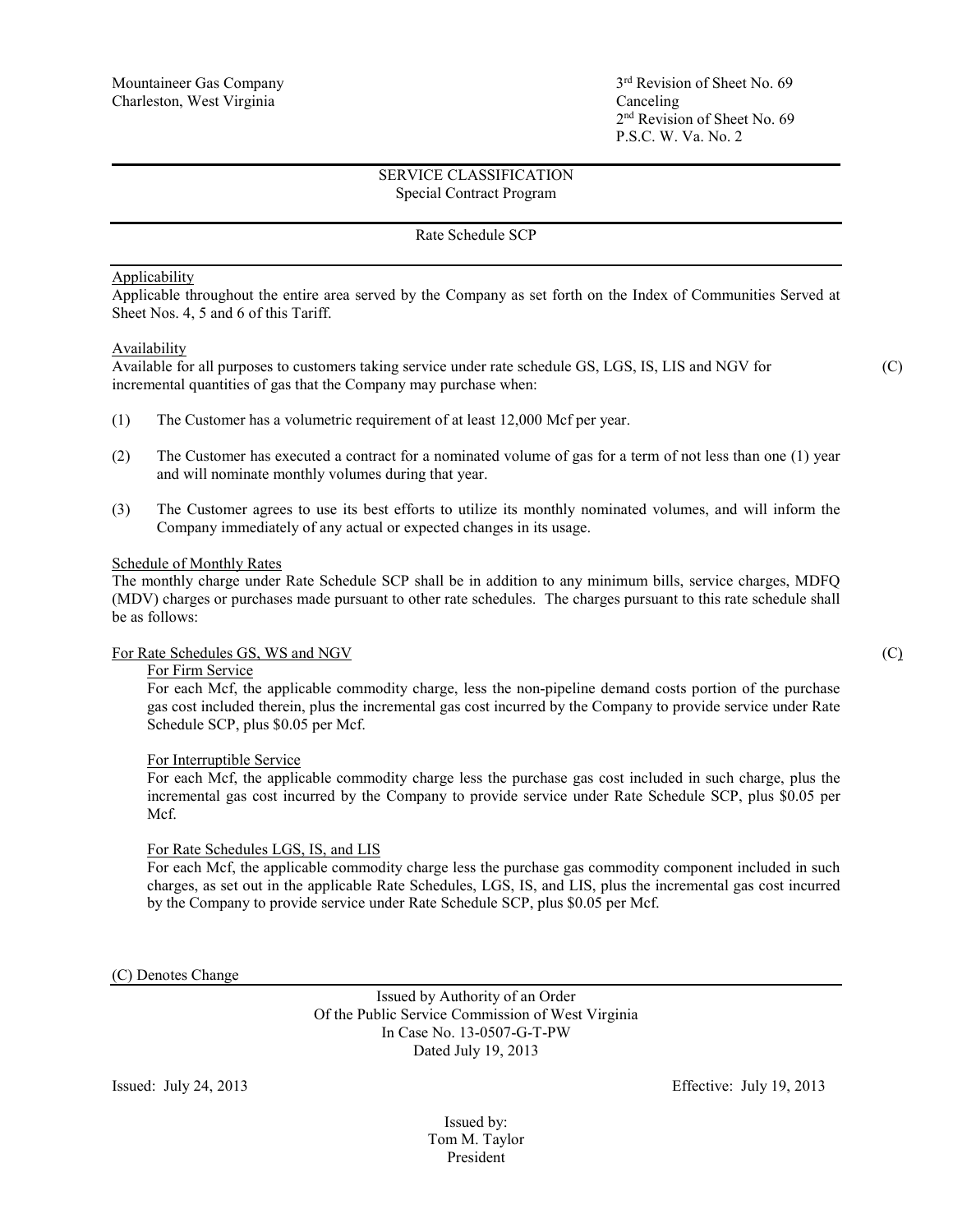Mountaineer Gas Company 2nd Revision of Sheet No. 70 1st Revision of Sheet No. 70 P.S.C. W. Va. No. 2

# SERVICE CLASSIFICATION Special Contract Program

Rate Schedule SCP

Schedule of Monthly Rates (Continued)

**Supply Constraints** 

Gas supply purchased to provide service under this Rate Schedule SCP will normally be interruptible supply purchased incrementally by the Company. The Company shall determine, at its option, what price will be utilized, consistent with its regulatory obligations. Elections for firm service under this Rate Schedule SCP shall relate to capacity only. The Company makes no specific warranty as to the supplies purchased for sale hereunder.

> Issued by Authority of an Order Of the Public Service Commission of West Virginia In Case No.04-1595-G-42T and No. 04-1596-G-PC Dated August 24, 2005

Issued: October 21, 2005 Effective: November 1, 2005

Issued by: Thomas M. Taylor President